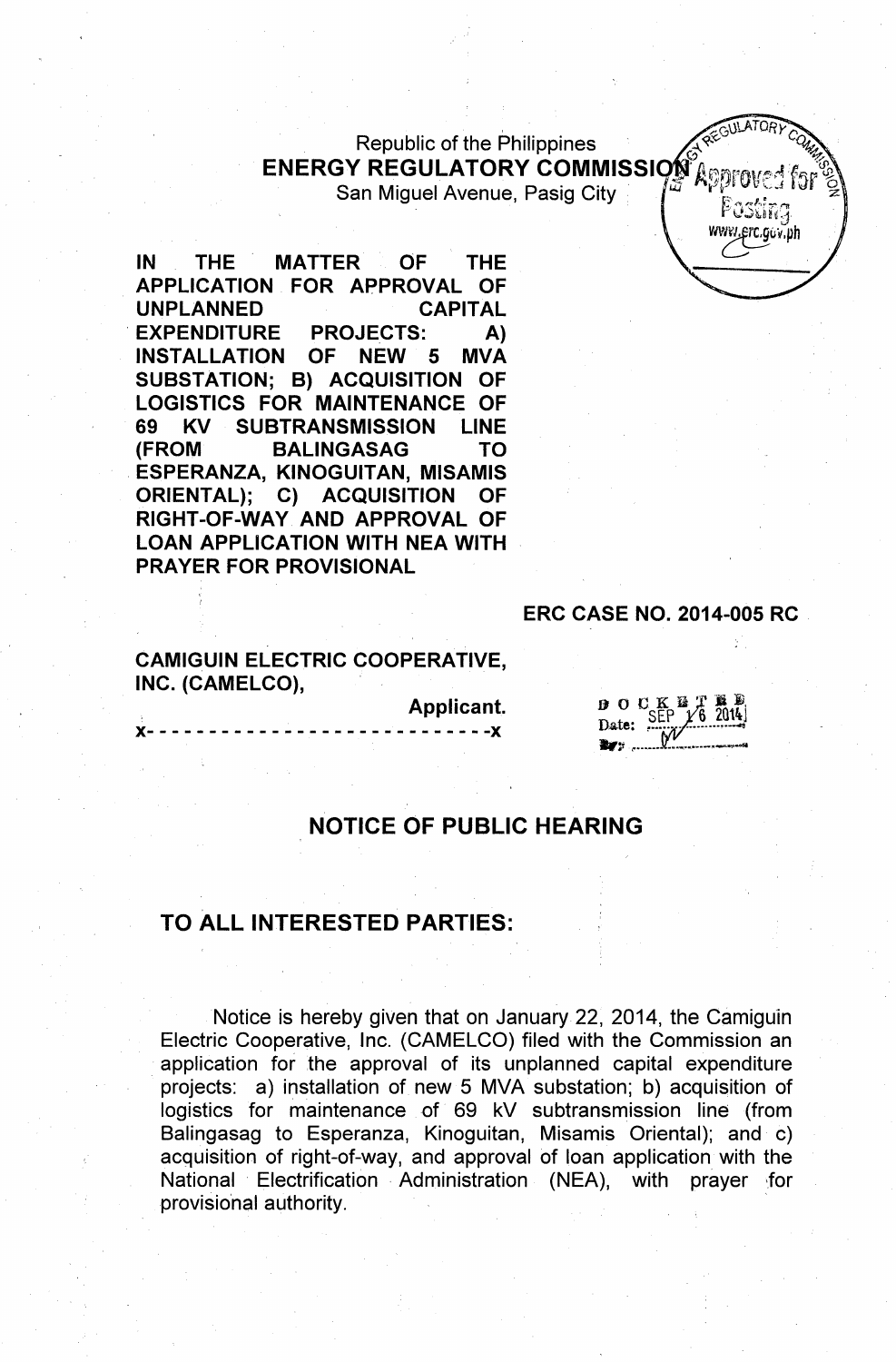## ERC CASE NO. 2014-005 RC Notice of Public Hearing/September 8, 2014 Page 2 of 7

In the said application, CAMELCO alleged, among others, that:

- 1. It is non-stock non-profit and service oriented electric cooperative organized and existing under and by virtue of the provisions of P.O. 269 as amended by P.O. 1645, with principal office address located at Mambajao, Camiguin Province represented herein by its General Manager Adriano Ebcas;
- 2. It has been granted by the National Electrification Administration (NEA) a fifty (50) years franchise to distribute electric service to its member-consumers in the Island Province of Camiguin, namely: Catarman, Guinsiliban, Mahinog, Mambajao, and Sagay;
- 3. In accordance with its mandate to render reliable, adequate and efficient electric service to all its consumer-members on an area coverage basis, it seeks the authority from the Commission for the approval of the Emergency Capital Projects: (1) Installation of a New 5 MVA Substation at Brgy. Esperanza, Misamis Oriental; (2) Acquisition of Logistics for the Maintenance of 69 kV Subtransmission Lines; and (3) Acquisition of Right-of-Way and with the proposed 69 kV Maintenance Office and Warehouse/Stockyard;
- 4. The said projects are unplanned but were found necessary in order to properly and safely connect the submarine cable to the transmission lines from the mainland to the Island of Camiguin;
- 5. In view of this development, its technical staff and with the approval of the Board of Directors have decided not to wait for the regular filing of the Capital Expenditure (CAPEX) application;
- 6. In compliance with the guidelines and documentary requirements of the Commission, it hereby submits the following documents:

1. PROFILE

- 1.1 Brief History of CAMELCO
- 1.2 Facilities Profile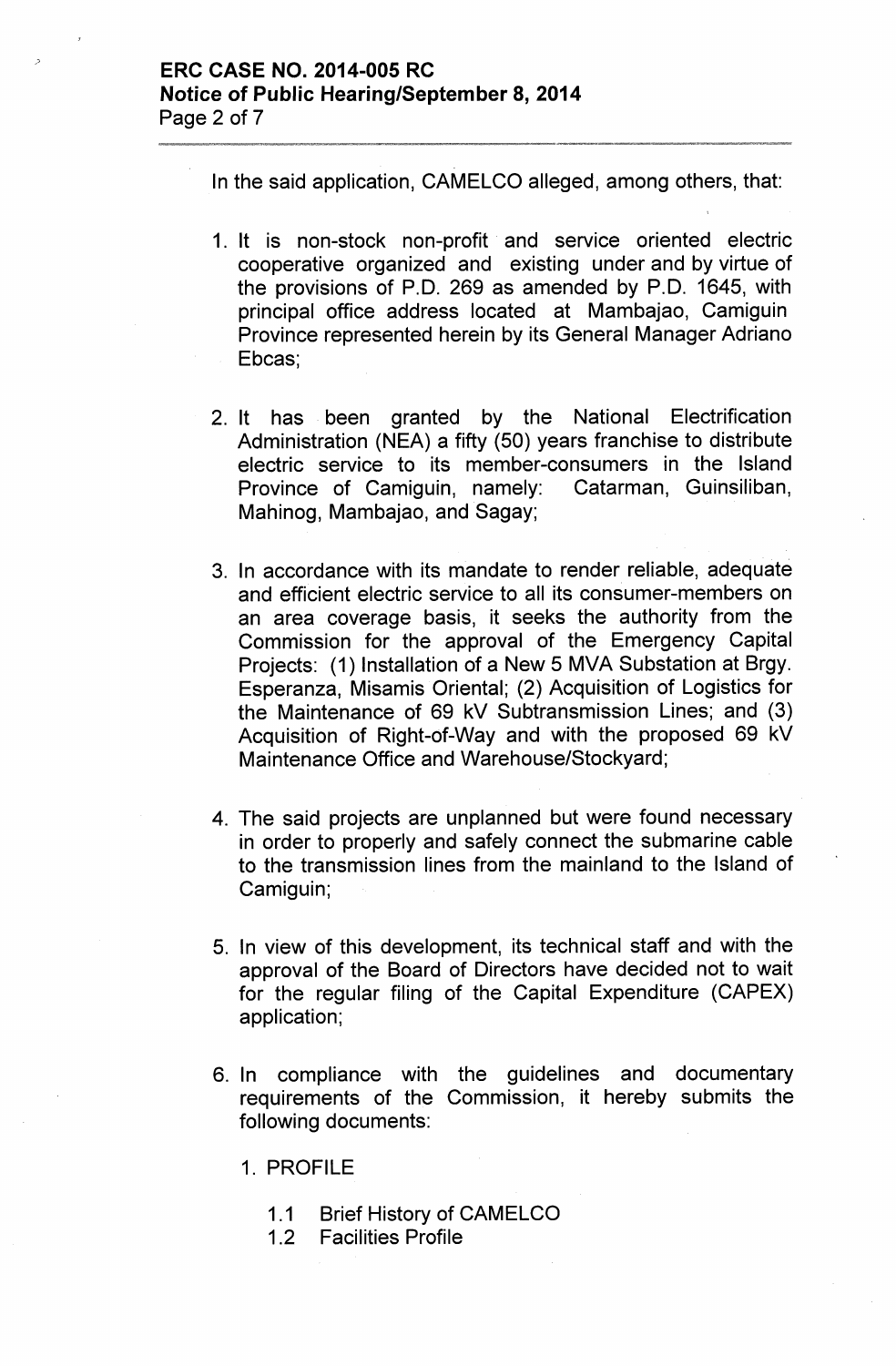- **1.3 Status of Operation**
- 2. **LOAD FORECASTING**
	- 2.1 **Energy Sales forecasting**
	- 2.2 **System Demand Forecast**
- 3. **PERFORMANCE ASSESSMENT AND TECHNICAL EVALUATION**
	- 3.1 **Substation Loading Analysis**
- 4. **PROPOSED CAPEX PROJECTS**

| Project<br>Code | <b>Project Description</b>                                                            |              | <b>Estimated Cost</b> |
|-----------------|---------------------------------------------------------------------------------------|--------------|-----------------------|
| SDP-1           | Installation of a New 5MVA Substation at Bgy.<br>Esperanza, Misamis Oriental          | P 45,648,625 |                       |
| NNP-1           | Acquisition of Logistics for the Maintenance of 69KV<br><b>Sub-Transmission lines</b> | P 71,000,000 |                       |
|                 | a) 1 - unit, 6-wheeler Boom Truck,<br>Tadano                                          | P 5.000.000  |                       |
|                 | b) 2- units 4x4 Pick-up, Toyota Hi-Lux<br>with maintenance accessories                | 4,000,000    |                       |
|                 | c) 1 - unit Motorized Utility Boat                                                    | 2.000.000    |                       |
|                 | d) 69 KV Hotline Maintenance Tools,<br><b>Equipment and trainings</b>                 | 8.000,000    |                       |
|                 | e) Assorted 69KV Line Materials                                                       | 35,000,000   |                       |
|                 | f) 1 hectare lot for 69 KV Stockyard,<br>Pole yard & Building                         |              |                       |
|                 | g) Construction of Office Building,<br><b>Warehouse and Motorpool</b>                 |              |                       |
| NNP-2           | Acquisition of Right-of-Way Along Existing 69 Kv Line                                 |              | P 10,000,000          |
|                 | <b>Total Unplanned CAPEX</b>                                                          |              | P 126,648,625         |

# 5. **FINANCIAL/ECONOMIC ANALYSIS**

- 5.1 **Historical Financial Performance Assessment**
- 5.2 **Financing Plan**
- 5.3 **Projected Financial Performance Assessment** 5.3.1 **Projected Financial Assessments**
	- 5.3.2 **Projected Financial Ratios**
- 5.4 **Rate Impact Analysis**
- 5.5 **Cost Benefit Analysis**
- 5.6 **Sensitivity Analysis**
	- 5.6.1 **Rate Impact**
		- 5.6.2 **Financial Performance Assessment**
- **5.7 Assumptions**
- 6. **CAPITAL EXPENDITURE PROJECTS JUSTIFICATION**
	- 6.1 **Network Asset Projects**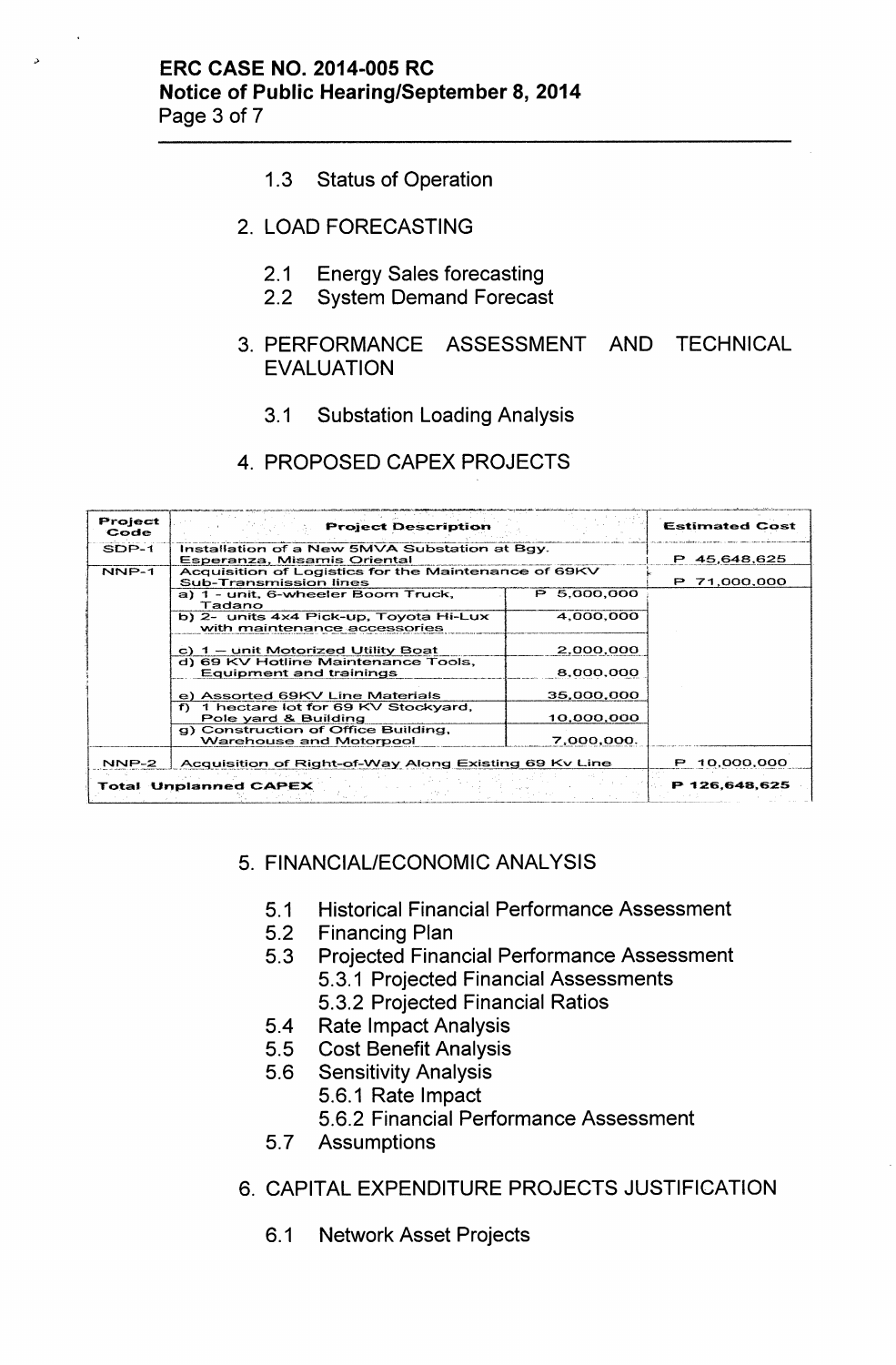# **ERC CASE NO. 2014-005 RC Notice of Public Hearing/September 8, 2014** Page 4 of 7

|                                                                                           | 6.1.1 Installation of a new 5 MVA Substation at<br>Esperanza                                                  |                |                                                                                                                                                      |  |  |                     |   |                   |
|-------------------------------------------------------------------------------------------|---------------------------------------------------------------------------------------------------------------|----------------|------------------------------------------------------------------------------------------------------------------------------------------------------|--|--|---------------------|---|-------------------|
| 6.2                                                                                       | <b>Non-network Asset Projects</b>                                                                             |                |                                                                                                                                                      |  |  |                     |   |                   |
| 7. ANNEXES                                                                                |                                                                                                               |                |                                                                                                                                                      |  |  |                     |   |                   |
| Annex A                                                                                   | 1. Details of Equipment Cost<br>2. Gantt Chart                                                                |                | - Construction,<br>Commissioning of a<br>substation                                                                                                  |  |  | Installation<br>New | 5 | and<br><b>MVA</b> |
| Annex B                                                                                   |                                                                                                               | $\blacksquare$ | Logistics for the 69 kV Subtransmission<br>Line                                                                                                      |  |  |                     |   |                   |
| Annex C<br>Annex D<br>Annex E<br>Annex "F in 01" - Projected income statement - with 2013 | 1. Details of logistical equipment and support<br>2. Detailed list for 69 kV Hardware for rehab/refurbishment |                | - Right-of-way Acquisition along 69 kV Line<br>- Verification of Non-forum Shopping<br>- Board Resolution                                            |  |  |                     |   |                   |
| Annex "F in $02" -$                                                                       |                                                                                                               |                | unplanned capex<br>Projected balance sheet – with unplanned                                                                                          |  |  |                     |   |                   |
| Annex "F in $03" -$                                                                       |                                                                                                               |                | capex<br>Projected cash flow statement - with<br>unplanned capex                                                                                     |  |  |                     |   |                   |
| Annex "F in 04" - Balance sheets, Statement of income,                                    |                                                                                                               |                | Statement of cash flow for the years ended<br>December 31, 2008 and 2007                                                                             |  |  |                     |   |                   |
| Annex "F in $05$ " $-$                                                                    |                                                                                                               |                | Balance sheets, Statement of income,<br>Statement of cash flow for the years ended<br>December 31, 2009 and 2008                                     |  |  |                     |   |                   |
| Annex "F in 06"                                                                           |                                                                                                               |                | Balance sheets, Statement of income,<br>Statement of cash flow for the years ended<br>December 31, 2010 and 2009                                     |  |  |                     |   |                   |
| Annex "F in 07"                                                                           |                                                                                                               |                | Balance sheets, Statement of income,<br>Statement of cash flow for the years ended<br>December 31, 2011 and 2010                                     |  |  |                     |   |                   |
| Annex "F in 08"                                                                           |                                                                                                               |                | Statement of financial position, statement<br>of revenue and expenses, statement of<br>cash flows - for the year ended December<br>31, 2012 and 2011 |  |  |                     |   |                   |
| Annex "Fin 09"                                                                            |                                                                                                               |                | Overall Indicative rate impact                                                                                                                       |  |  |                     |   |                   |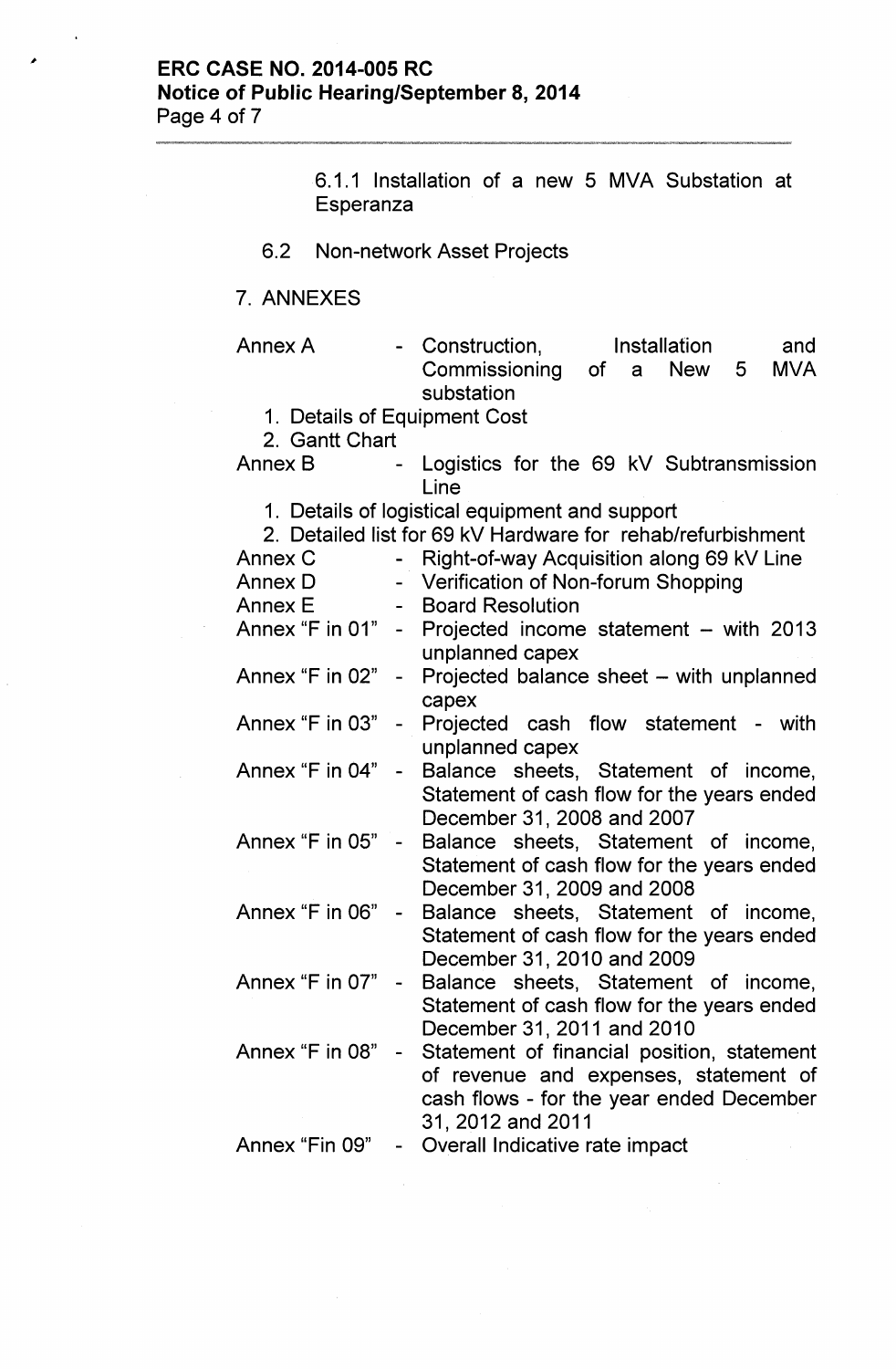# -' **ERC CASE NO. 2014-005 RC**

**Notice of Public Hearing/September 8, 2014**

Page 5 of 7

#### Overall Indicative Rate Impact

I Loan Amt. (P'000) 2013 2014 2015 2016 2017 2018 2019 2020 2021 2022 I Collections from Existing MCC/RFSC per RSEC WR @ Php0.5324 (in PhP'000) <sup>I</sup> 8,931 9,686 10,529 11,461 . 12,482 13,591 14,790 16,077 17,452 18,911 lLess: <sup>I</sup> Debt Servicing Costs (PhP'000): I NEA/Banks-Esperanza SS (inclusive of permit fee/consultancy & legal nermit teerconsuitancy a legal interest)<br>Tees/capitalized interest) 6,508 6,508 6,508 6,508 6,508 6,508 6,508 6,508 6,508 6,508 6,508 6,508 6,508 6,508 NEA/Banks-Logistics for Submarine Cable (inclusive of permit fee and capitalized interest) and the complete the contract to the contract the end of the contract the end of the contract the end of the contract the end of the contract of the contract the contract of the contract of the contract of the co New NEA Loans in 2012 47,131 4,595 5,748 5,748 5,748 5,748 5,748 5,748 5,748 5,748 5,748 5,748 5,748 5,748 5,748 5,748 5,748 5,748 5,748 5,748 5,748 5,748 5,748 5,748 5,748 5,748 5,748 5,748 5,748 5,748 5,748 5,748 5,748 5 Permit Fee-New NEA Loans 934 234 234 234 232<br>PEEC-New Loans 1.122 556 473 REFC, New Loans 1,122 556 I 20,000 i BPI-Submarine Cable 1st Release 970 970 970 970 3,424 3,305 3,184 3,061 2,939 2,619 2,697 2,574 I I BPI-Submarine Cable 2nd Release 97,500 97,500 16,692 16,114 15,511 14,919 14,330 13,743 13,147 12,556  $: \mathbb{R}$ I I BPI-Submarine Cable 3rd Release 197,500  $16,692$  16,114 15,511 14,919 14,330 13,743 13,147 **Permit Fee-Submarine Cable** 1,630 408 408 408 408 406 406 406 **108 406 108 406 108 108 406 108 108 108 108 108 108** Transco 69 KV Line 38,739 3,958 3,958 3,958 3,958 3,958 3,958 3,958 3,958 3,958 3,958 3,958 3,958 3,958 3,958 Old/Existing Loans: i I -T NEA (inslusive of capitalized interest) 12,360 2,402 2,402 2,402 2,401 2,382 1,990 1,859 1,859 1,859 1,859 1,859 -- 83,156 7,045 6,954 5,640 3,277 493 Total Debt Servicing Costs 1 20,168 39,077 56,438 70,066 65,320 62,193 61,685 60,389 59,083 56,379 61,685 60,389 59,083 56,379 61,685 60,389 59,083 56,379 61,685 60,389 56,379 61,685 60,389 56,379 61,685 60,389 56,379 61,6 Total Debt Servicing Costs<br>
Excess (Deficit) in MCC/RFSC (11.236) (29,392) (45,909) (58,605) (52,838) (48,602) (46,895) (44,312)<br>
18,775 18,493 1975 21,527 23,444 25,528 27,779 30,197 (41,631) - *(37A621* Projected Sales (In MWh) jn 16,775 18,193 19,776 21,527 23,444 25,528 27,779 30,197 32,781 35,532<br>Projected Sales (In MWh) jn 16,775 18,193 [Annual Rate Impact per KWh | No. 10.0598 | 1.6156 | 2.3214 | 2.7224 | 2.2538 | 1.9038 | 1.6881 | 1.4674 | 1.2700 | 1.0543 Average Rate Impact/KWh (10 Years) I i 1.6967 Average Rate Impact/KWh (5 Years) 1.9166

"

Annex FIN-09

Annex "F in 10" - Rate impact- Installation of one  $(1)$ unit 5 MVA substation at Brgy. Esperanza Annex "F in 11" - Rate impact  $-$  69 kV line materials for refurbishment Annex "F in 12" - Rate Impact- Maintenance vehicles and equipment for 69 KV Line Annex "F in 13" - Rate Impact- Hotline Maintenance tools and equipment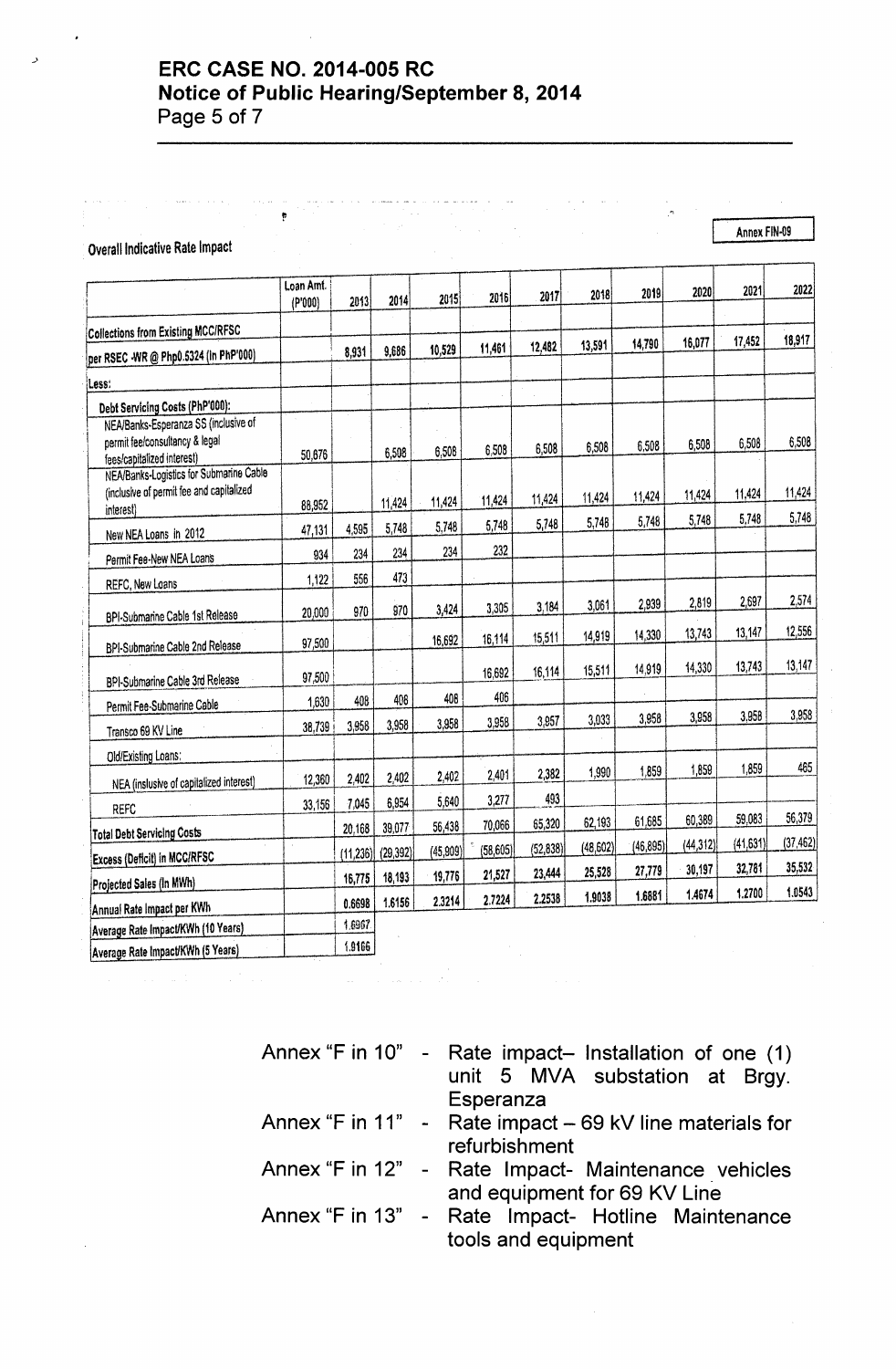## ERC CASE NO. 2014-005 RC Notice of Public Hearing/September 8, 2014 Page 6 of 7

| Annex "F in $14" -$ | Rate Impact- Acquisition of<br>lot                     |
|---------------------|--------------------------------------------------------|
|                     | building and poleyard                                  |
|                     | Annex "F in 15" - Rate Impact – Construction of Office |
|                     | <b>Building at Salay</b>                               |
|                     | Annex "F in 16" - Acquisition of Right-of-Way          |
|                     | Annex "F in 17" - Overall indicative rate impact       |
| Annex "F in 18"     | - Overall indicative rate impact                       |
|                     | Annex "F in 19" - Overall indicative rate impact       |
| Annex "F in 20"     | - Overall indicative rate impact                       |

- 7. It will initially undertake to finance the said project from its internally generated funds and will later apply for a loan from the National Electrification Administration (NEA) to replace said funds in order to be able to replenish the funds for other equally important projects;
- 8. The unplanned capital expenditures for year 2013 will cost it the amount of PhP126,649,OOO.00;
- 9. This application is definitely intended to allow it to render a more reliable, adequate and efficient electric service in compliance to its mandate of total electrification on an area coverage basis;
- 10. It requests the issuance of a provisional approval for the benefit of its consumer-members; and
- 11. It prays that the Commission issue an Order 1) granting immediately the provisional authority/approval for this Unplanned Capex Expenditure Projects for the Year 2013; 2) allowing it to proceed with the a) Installation of the new 5MVA Substation, b) Acquisition of logistics for the maintenance of the 69 kV Sub-transmission Lines and c) Acquisition of Right of Way projects; and 3) approving the loan application with NEA.

The Commission has set the application for jurisdictional hearing, expository presentation, pre-trial conference and evidentiary hearing on October 8, 2014 (Wednesday) at two o'clock in the afternoon (2:00 P.M.) at the CAMELCO Main Office, Mambajao, Camiguin.